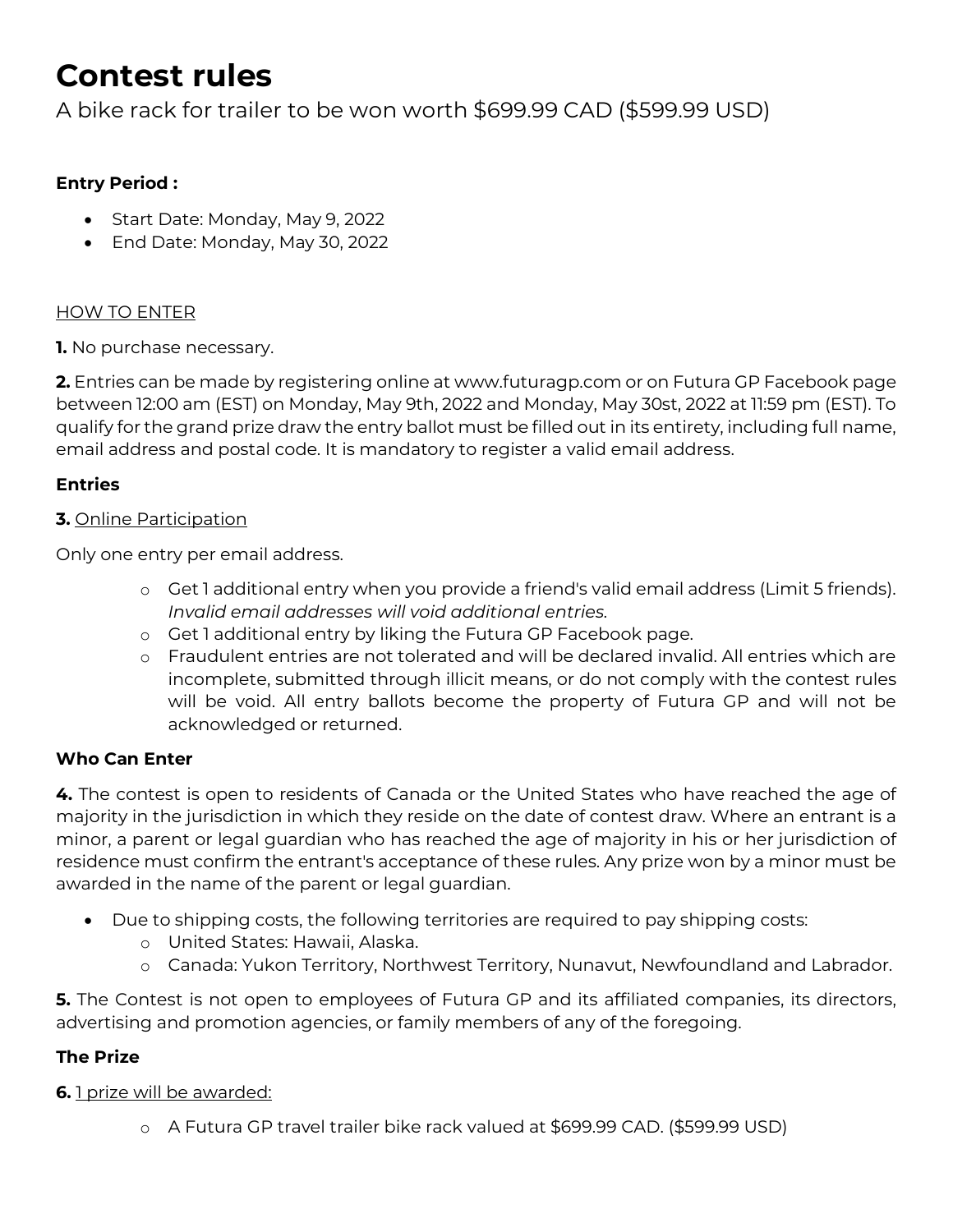- o To learn more about the product to be won, please refer to its product page: <https://www.futuragp.com/product/travel-trailer-bike-rack-2/>
- o The price must be accepted as is or in some cases, a monetary adjustment will be requested to adapt the rack to certain trailer models. The prize cannot be assigned or transferred in whole or in part and is non-refundable. Odds of winning depend on the number of entries.

#### **General Conditions and Exclusions**

**7.** If for any reason whatsoever, the winner does not claim their prize at any branch of Futura GP, by Thursday, June 30st, 2022 at 23:59 (Eastern Time), the prize will be automatically forfeited.

- o The total value of the prize is \$699.99 CAD (\$599.99 USD). The prize may differ slightly from that presented in the promotional literature.
- o All incidentals not mentioned precisely are the responsibility of the winner.

#### **Contest Draw**

**8.** The contest will run between 12:00 am (EST) Tuesday, May 9th, 2022 to Monday, May 30st, 2022. The contest winner will be drawn from eligible entries in a draw to be held at 2:00 pm (EST) on Friday, May 31st, 2022 at Futura GP Head Office, 494 rue Joseph-Latour, Sherbrooke, Québec J1C 0W2.

**9.** The contest winner will be contacted at the email address provided in their entry ballot.

**10.** In order to be declared the winner, the selected entrant must:

- **a)** Respond to the email informing him/her that he/she is the winner or call Futura GP within one week;
- **b)** Sign a statement that he or she:
	- o Has read, understands and complies with the contest rules;
	- o Waives all claims and rights against Futura GP, the contest organizers and members of the company; and
	- o Authorizes Futura GP to use his/her name, photograph, likeness, prize statement and place of residence for publicity purposes without compensation. In the event that the winner is a minor, the above rules must be agreed to by a duly appointed parent or guardian.

**11.** Should the selected entrant fail to comply with any of the requirements set out in the regulation, the prize will be automatically forfeited and another entrant will be selected by random draw.

**12.** The chances of winning depend upon the number of eligible entries received.

# **Consent to Personal Information Use and Disclosure**

**13.** Participants will automatically be signed up to Futura GP email promotions and newsletters with the ability to unsubscribe, upon receipt of the first promotion or newsletter. Participants further consent to the collection, use of their personal information (including their email address) by Futura GP for the purpose of providing the promotions and newsletters.

### **Disclaimer and Liability Exclusion**

**14.** Regardless of the circumstances, Futura GP will not be liable to participants or any other person for: